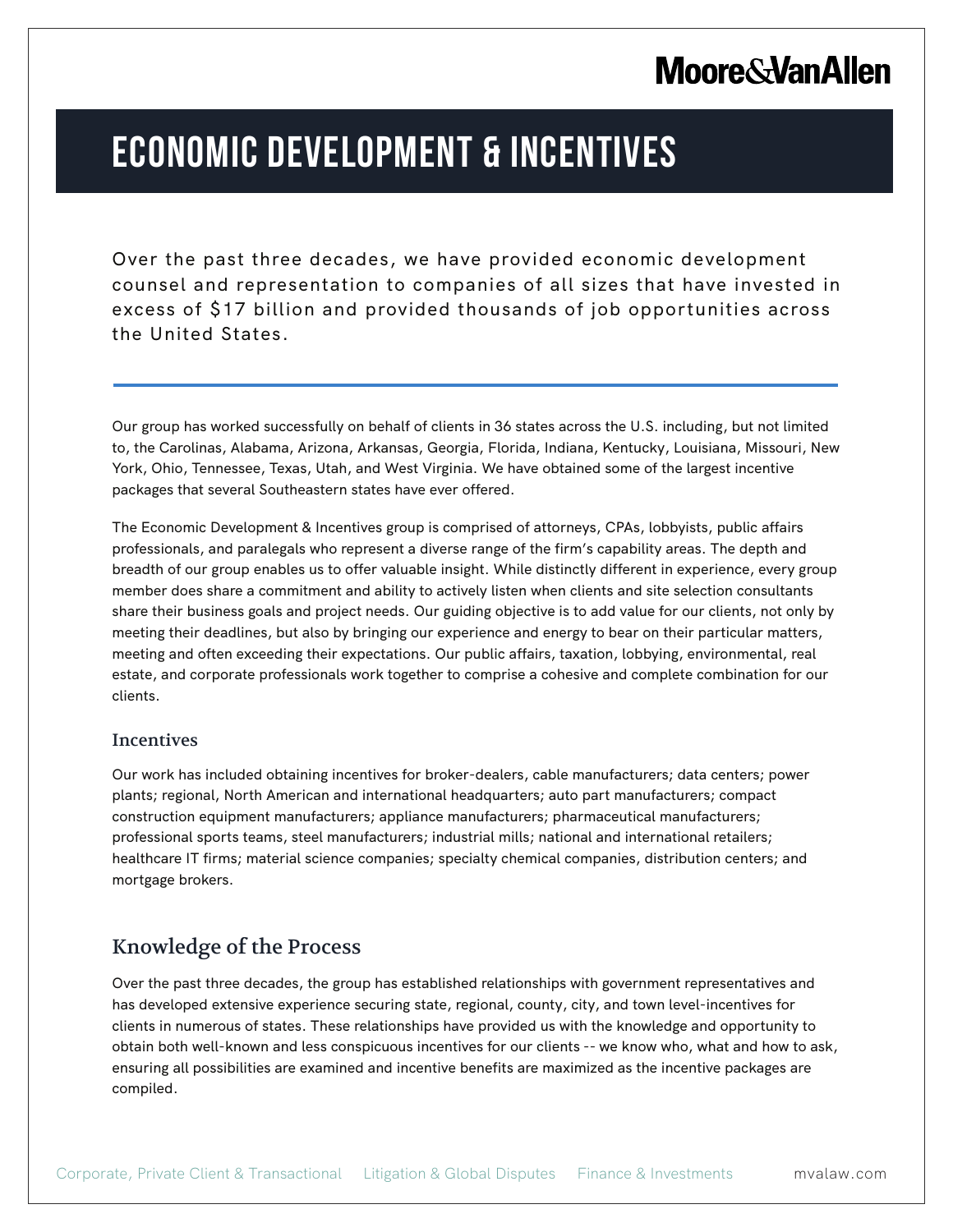## **Moore & Van Allen**

Our group has successfully collaborated with departments and cabinets of commerce, revenue, economic development, counties, local municipalities, industrial development boards, port authorities, utility companies, and regional partnerships to achieve competitive incentive packages for our clients' needs. We have drafted proposed economic development legislation, provided testimony in support of such legislation, and worked with legislative committees to facilitate passage–creating new incentive opportunities or expanding eligibility for current incentives to our clients.

#### Capabilities & Services

The group adeptly prepares incentive estimates, negotiates with governmental representatives, and drafts incentive agreements to memorialize negotiations. We meet with state and local commissions, agencies, and development directors and advocate for our clients and their incentive packages at state and local approval meetings.

### Incentive Compliance

We enable clients to realize the incentives negotiated by facilitating and supporting clients' compliance with incentive requirements. We employ a qualified staff that has compliance knowledge and has built seasoned relationships with various state and local compliance officers. In certain instances, we have negotiated amendments to incentive packages, as the clients' needs changed due to economic forces and business restructurings.

#### Site Selection & Acquisition

Our group partners with clients to understand their site needs and measure those needs against the merits of potential locations. Our real estate attorneys, in particular, frequently coordinate with all external parties involved, including engineers, surveyors, and local officials; each and every site need is considered and provided for accordingly. We are equipped to advise clients on acquiring land and facilities, build-to-suit leases, sale-leaseback transactions, and operating leases. Our corporate attorneys are available to assist with major equipment purchase agreements and supplier agreements before a new or expanding facility becomes operational.

#### Environmental Permitting

Our environmental attorneys provide advice and counsel and perform thorough due diligence on the land parcels involved in a location or expansion project. This enables our group to comprehensively identify current or future permitting needs and ultimately provides clients with greater peace of mind during the relocation or expansion process. Several of our attorneys have worked for the EPA, Department of Justice, or state environmental agencies. Their experience gives us added insight on how government agencies interpret environmental regulations.

In addition, many of our attorneys have engineering or scientific backgrounds and prior work experience that makes it easier for them to understand and provide practical advice regarding complex environmental issues.